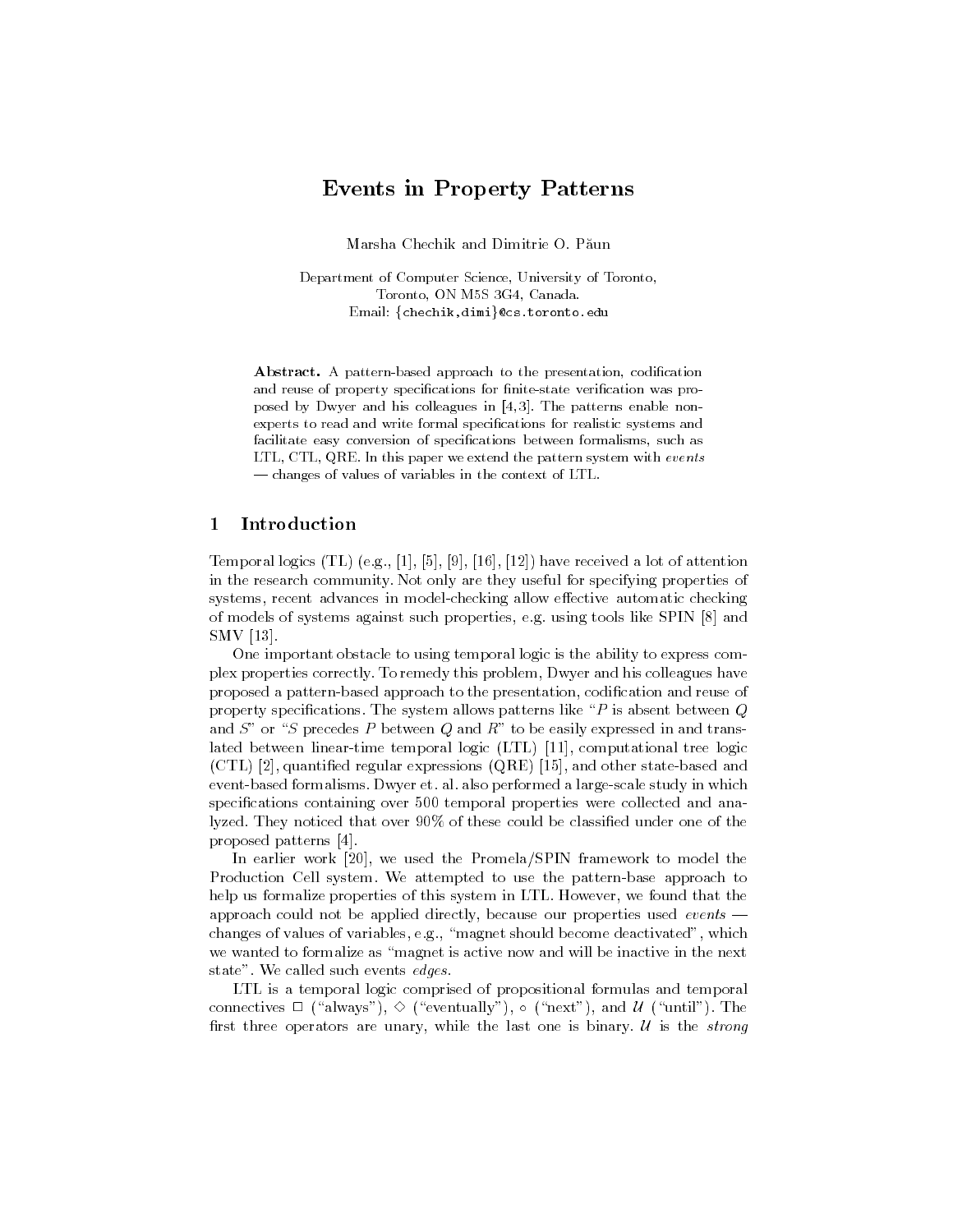

Fig. 1. A Pattern Hierarchy.

until; that is, it requires that  $B$  actually happen sometime in the future. In this context, we define edges as follows:

> $\uparrow A = \neg A \wedge \circ A - \text{up or rising edge}$  $\downarrow$ A = A  $\land$  o $\neg$ A  $-$  down or falling edge  $\uparrow A = \uparrow A \vee \downarrow A$  — any edge

LTL formulas containing events may have problems caused by the use of the "next" operator in the definition of edges. Temporal formulas that make use of "next" may not be *closed under stuttering*, i.e. their interpretation may be modified by transitions that leave the system in the same state ("stutter"). As we discuss later in the paper, this is an essential property for effective use of temporal formulas.

Model-checking allows relatively novice users to verify correctness of their systems quickly and effectively. However, it is essential that these users are able to specify correctness criteria in the appropriate temporal logic. For example, effective use of  $SPIN [8]$  depends critically on being able to express such criteria in LTL. Under the presence of events, it is often quite complex (see [19] for a thorough discussion). In this paper we extend the properties of Dwyer et. al. to include events in LTL properties. The rest of the paper is organized as follows: Section 2 overviews the pattern-based system. Section 3 presents our extension to the pattern-based system and discusses the extension process. Section 4 contains an informal summary of our treatment of closure under stuttering and presents a set of theorems that allow syntactic checking of formulas for this property. In addition, it shows how to use these theorems to prove that our extensions of the pattern-based system are closed under stuttering. Section 5 concludes the paper.

## 2 Overview of the Pattern-Based Approach

In this section we survey the pattern-based approach. For more information, please refer to [3, 4]. The patterns are organized hierarchically based on their semantics, as illustrated in Figure 1. Some of the patterns are described below:

Absence A condition does not occur within a scope; Existence A condition must occur within a scope;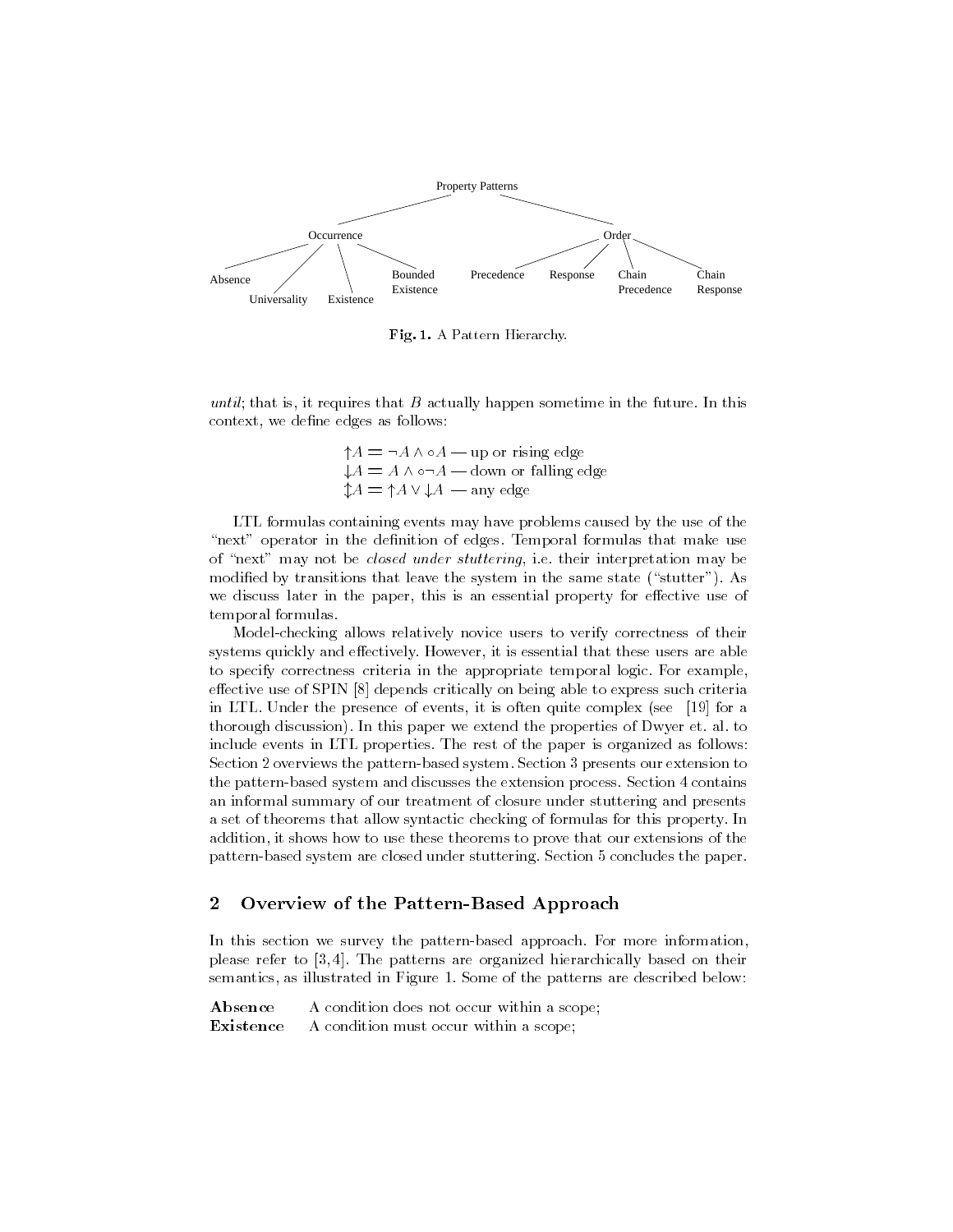Universality A condition occurs throughout a scope;

Response A condition must always be followed by another within a scope; Precedence A condition must always be preceded by another within a scope.

Each pattern is associated with several  $\textit{scopes}$  – the regions of interest over which the condition is evaluated. There are five basic kinds of scopes:

- A. Global The entire state sequence;
- **B.** Before  $R$  The state sequence up to condition  $R$ ;
- C. After Q The state sequence after condition Q;
- D. Between Q and R The part of the state sequence between condition Q and condition R;
- **E.** After Q Until R Similar to the previous one, except that the designated part of the state sequence continues even if the second condition does not occur.

These scopes are depicted in Figure 2. The scopes were initially defined in [4] to be closed-left, open-right intervals, although it is also possible to define other combinations, such as open-left, closed-right intervals.



Fig. 2. Pattern Scopes.

For example, an LTL formulation of the property "S precedes P between  $Q$ and  $R^{\prime\prime}$  (Precedence pattern with "between Q and  $R^{\prime\prime}$  scope) is:

$$
\Box((Q \land \Diamond R) \Rightarrow (\neg P \mathcal{U} (S \lor R)))
$$

Even though the pattern system is formalism-independent [3], in this paper we are only concerned with the expression of properties in LTL. S

# 3 Edges and the Pattern-Based System

LTL is a state-based formalism, and thus the original pattern system does not specify the expression of events in LTL. In this section we show how to include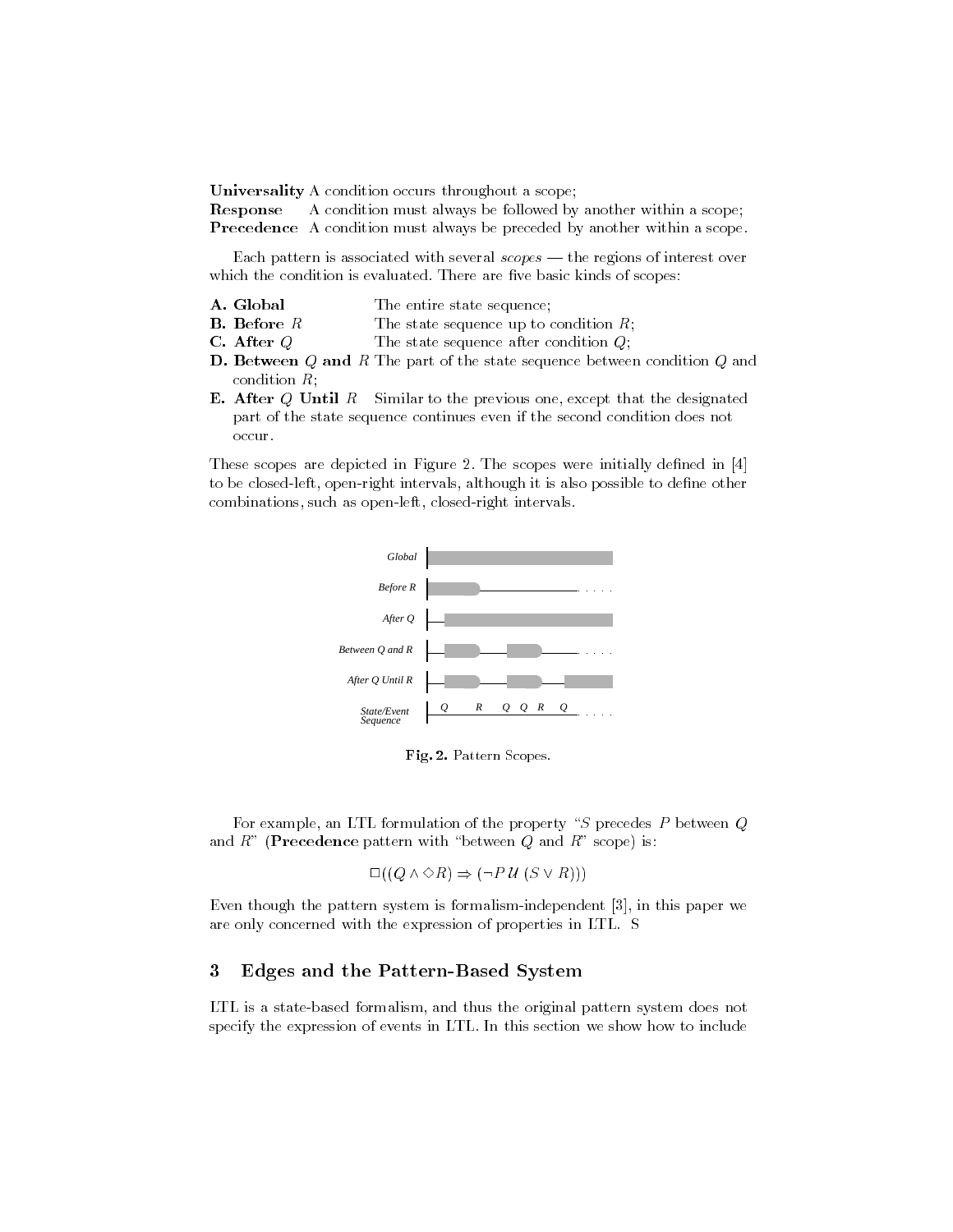reasoning about events to the pattern system. These events can be used for specifying conditions as well as for defining the bounding scopes.

We start by introducing some notation that allows us a more compact representation of properties. We define the *weak* version of "until" as:

$$
A \mathcal{W} B = \Box A \vee (A \mathcal{U} B)
$$

That is, we no longer require  $B$  to happen in the future; if it does not, than  $A$ should hold indefinitely. Another useful operator is "precedes":

$$
A \mathcal{P} B = \neg(\neg A \mathcal{U} B)
$$

That is, we want A to hold before B does. Note that in this case B may never happen. Also, we use  $y \le x \ge z$  to indicate if x then y else z, or  $(x \wedge y) \vee (\neg x \wedge z)$ . Finally, we write  $\top$  and  $\bot$  to indicate boolean values true and false, respectively.

Since our extension involves edges, we give a few relevant properties below:

$$
\Box \uparrow A = \bot \tag{1}
$$

$$
\Box \downarrow A = \bot \tag{2}
$$

$$
\uparrow A \mathcal{U} \ B = B \lor (\uparrow A \land \circ B) \tag{3}
$$

Properties (1) and (2) indicate that edges of the same type cannot occur in every state of the system, whereas property  $(3)$  allows us to replace an "until" with a propositional expression.

We have explored the concept of edges in [19, 18], and list some of edge properties in the Appendix.

#### 3.1 Extending the Pattern System

Introducing edges into the patterns generates an explosion in the number of formulas: conditions can be state-based or edge-based, inclusive or exclusive, and the interval ends can be either opened or closed. Our extension does not include all the possibilities, but rather a significant and representative set of them, as discussed below.

We were able to extend five of the nine patterns: Absence (Figure 3), Existence (Figure 4), Universality (Figure 5), Response (Figure 7), Precedence (Figure  $6$ ). For each of the five scopes, we list four formulas corresponding to the four combinations of state-based and edge-based conditions and interval bounds

> 0. P,  $S$   $-$  states,  $Q, R$   $-$  states; 1. P , S | states, Q, R | up edges; 2. P , S | up edges, Q, R | states; 3. P,  $S$  — up edges,  $Q$ ,  $R$  — up edges.

Combination 0 corresponds to the original formulation of  $[3]$ , where all of P, S,  $Q$  and  $R$  are state-based. The remaining three combinations are our extensions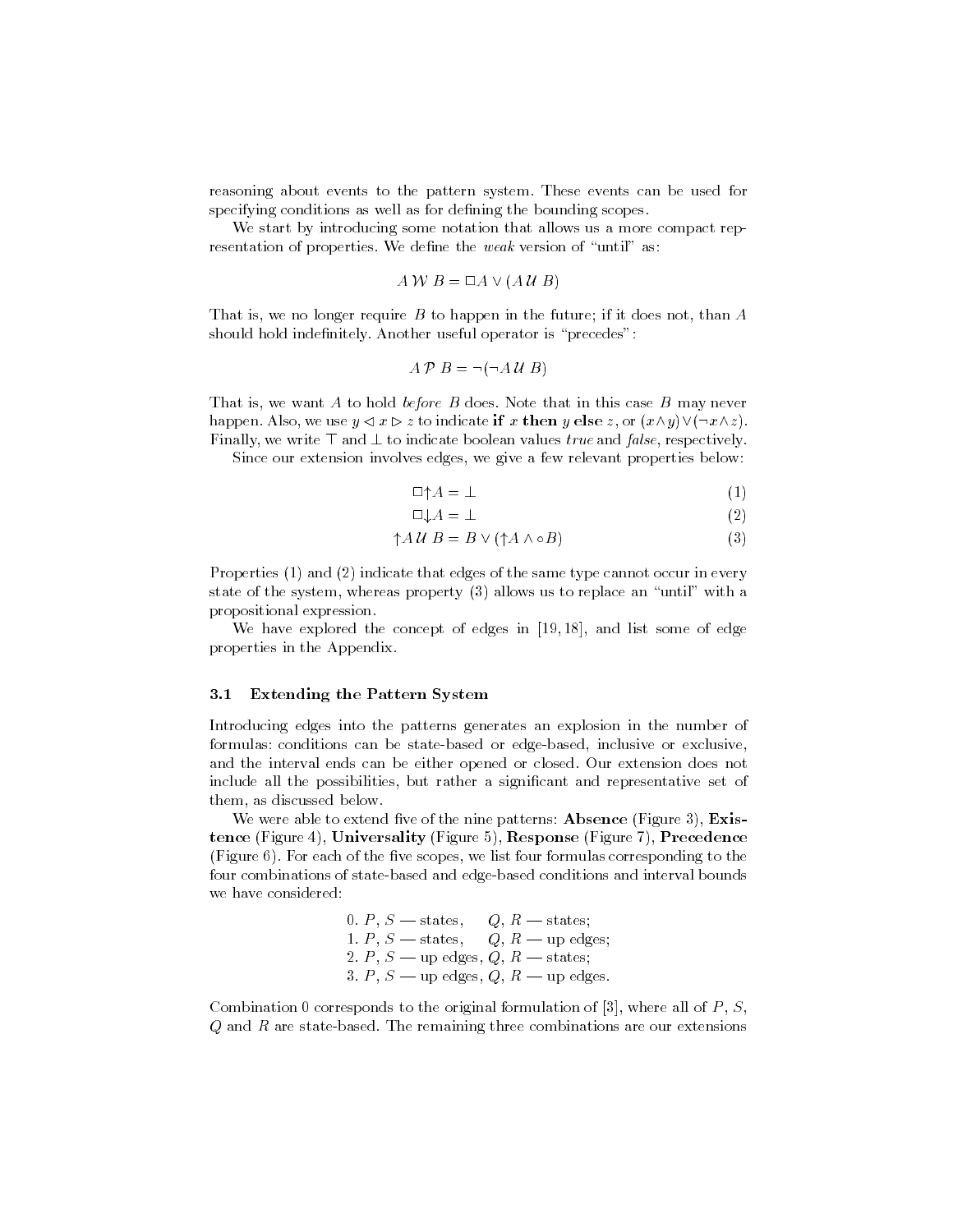| A. Globally                                                                                                                                                                                                                                                                                                                                                                                                     | B. Before R                                                                   |                                                                                                                                        | C. After $Q$                                                                                                                                                                                                        |
|-----------------------------------------------------------------------------------------------------------------------------------------------------------------------------------------------------------------------------------------------------------------------------------------------------------------------------------------------------------------------------------------------------------------|-------------------------------------------------------------------------------|----------------------------------------------------------------------------------------------------------------------------------------|---------------------------------------------------------------------------------------------------------------------------------------------------------------------------------------------------------------------|
| $0. \Box \Box P$                                                                                                                                                                                                                                                                                                                                                                                                | 0. $\Diamond R \Rightarrow (\neg P \mathcal{U} R)$                            |                                                                                                                                        | 0. $\Box(Q \Rightarrow \Box \neg P)$                                                                                                                                                                                |
| 1. $\Box \neg P$                                                                                                                                                                                                                                                                                                                                                                                                | 1. $\Diamond \uparrow R \Rightarrow (\uparrow R \mathcal{P} P)$               |                                                                                                                                        | 1. $\Box(\uparrow Q \Rightarrow \circ \Box \neg P)$                                                                                                                                                                 |
| 2. $\Box \neg \uparrow P$                                                                                                                                                                                                                                                                                                                                                                                       | 2. $\Diamond R \Rightarrow (\neg \uparrow P \mathcal{U} R)$                   |                                                                                                                                        | 2. $\Box(Q \Rightarrow \Box \neg \uparrow P)$                                                                                                                                                                       |
| 3. $\Box \neg \uparrow P$                                                                                                                                                                                                                                                                                                                                                                                       | 3. $\Diamond \uparrow R \Rightarrow (\neg \uparrow P \mathcal{U} \uparrow R)$ |                                                                                                                                        | 3. $\Box(\uparrow Q \Rightarrow \Box \neg \uparrow P)$                                                                                                                                                              |
| D. Between $Q$ and $R$<br>0. $\Box((Q \land \Diamond R) \Rightarrow (\neg P \mathcal{U} R))$<br>1. $\Box((\uparrow Q \wedge \Diamond \uparrow R \wedge \neg \uparrow R) \Rightarrow \circ (\uparrow R \mathcal{P} P))$<br>2. $\Box((Q \land \Diamond R) \Rightarrow (\neg \uparrow P \mathcal{U} R))$<br>3. $\Box((\uparrow Q \land \Diamond \uparrow R) \Rightarrow (\neg \uparrow P \mathcal{U} \uparrow R))$ |                                                                               | 2. $\Box(Q \Rightarrow (\neg \uparrow P \mathcal{W} R))$<br>3. $\Box(\uparrow Q \Rightarrow (\neg \uparrow P \mathcal{W} \uparrow R))$ | E. After $Q$ Until $R$<br>0. $\Box((Q \land \Diamond P) \Rightarrow (\neg P \mathcal{U} R))$<br>1. $\Box((\uparrow Q \wedge \neg \uparrow R \wedge \circ \Diamond P) \Rightarrow \circ (\uparrow R \mathcal{P} P))$ |

Fig. 3. Formulations of the Absence Pattern

| A. Globally                                                                                                                                                                                                 | B. Before R                                                                                                               | C. After $Q$                                                                                                                                           |  |  |
|-------------------------------------------------------------------------------------------------------------------------------------------------------------------------------------------------------------|---------------------------------------------------------------------------------------------------------------------------|--------------------------------------------------------------------------------------------------------------------------------------------------------|--|--|
| 0. $\Diamond P$                                                                                                                                                                                             | 0. $\Diamond R \Rightarrow (P \mathcal{P} R)$                                                                             | 0. $\Diamond Q \Rightarrow \Diamond (Q \land \Diamond P)$                                                                                              |  |  |
| 1. $\Diamond P$                                                                                                                                                                                             | 1. $\Diamond \uparrow R \Rightarrow (\neg \uparrow R \vee P)$                                                             | 1. $\Diamond \uparrow Q \Rightarrow \Diamond (\uparrow Q \land \circ \Diamond P)$                                                                      |  |  |
| 2. $\Diamond \uparrow P$                                                                                                                                                                                    | 2. $\Diamond R \Rightarrow (\uparrow P \mathcal{P} R)$                                                                    | 2. $\Diamond Q \Rightarrow \Diamond (Q \land \Diamond \uparrow P)$                                                                                     |  |  |
| 3. $\Diamond \uparrow P$                                                                                                                                                                                    | 3. $\Diamond \uparrow R \Rightarrow (\uparrow P \mathcal{P} \uparrow R)$                                                  | 3. $\Diamond \uparrow Q \Rightarrow \Diamond (\uparrow Q \land \Diamond \uparrow P)$                                                                   |  |  |
|                                                                                                                                                                                                             | D. Between $Q$ and $R$                                                                                                    | E. After Q Until R                                                                                                                                     |  |  |
| 0. $\Box((Q \land \Diamond R) \Rightarrow ((P \mathcal{P} R) \land \neg R))$                                                                                                                                |                                                                                                                           | 0. $\Box(Q \Rightarrow (P \, P \, R) \land \neg R \triangleleft \Diamond R \triangleright \Diamond P)$                                                 |  |  |
| 1. $\Box((\uparrow Q \land \Diamond \uparrow R) \Rightarrow (\circ (\neg \uparrow R \vee P) \land \neg \uparrow R))$ 1. $\Box(\uparrow Q \Rightarrow \circ (\neg \uparrow R \vee P) \land \neg \uparrow R)$ |                                                                                                                           |                                                                                                                                                        |  |  |
| 2. $\Box((Q \land \Diamond R) \Rightarrow ((\uparrow P \mathcal{P} R) \land \neg R))$                                                                                                                       |                                                                                                                           | 2. $\Box(Q \Rightarrow (\uparrow P \; P \; R) \land \neg R \triangleleft \Diamond R \rhd \Diamond \uparrow P)$                                         |  |  |
|                                                                                                                                                                                                             | 3. $\Box((\uparrow Q \land \Diamond \uparrow R) \Rightarrow ((\uparrow P \mathcal{P} \uparrow R) \land \neg \uparrow R))$ | 3. $\Box(\uparrow Q \Rightarrow (\uparrow P \mathcal{P} \uparrow R) \land \neg \uparrow R \triangleleft \Diamond \uparrow R \rhd \Diamond \uparrow R)$ |  |  |

Fig. 4. Formulations of the Existence Pattern

to the pattern system. We assume that multiple events can happen simultaneously, but only consider closed-left, open-right intervals, as in the original system. Also, we consider events  $P$  and  $S$  to be exclusive in the **Precedence** pattern and inclusive in the **response** pattern twe note, however, that it is perfectly possible to have formulas for all other combinations of interval bounds. Down edges can be substituted for up edges without changing the formulas. We have modied several of the 0-formulas (i.e. state-based conditions and intervals) from their original formulations of [3] to remove assumptions of interleaving and make them consistent with the closed-left, open-right intervals. Note that in the case of the Universality pattern, we do not list formulas for edge-based events as edges cannot be universally present (by (1) and (2)).

The four patterns that we did not extend are: Bounded Existence, Precedence Chain, Response Chain, Constrained Chain. While we considered the Bounded Existence pattern to be too convoluted to be useful in practice

 $^{\circ}$  1 wo events are considered exclusive if they are not allowed to happen at the same time, and inclusive otherwise.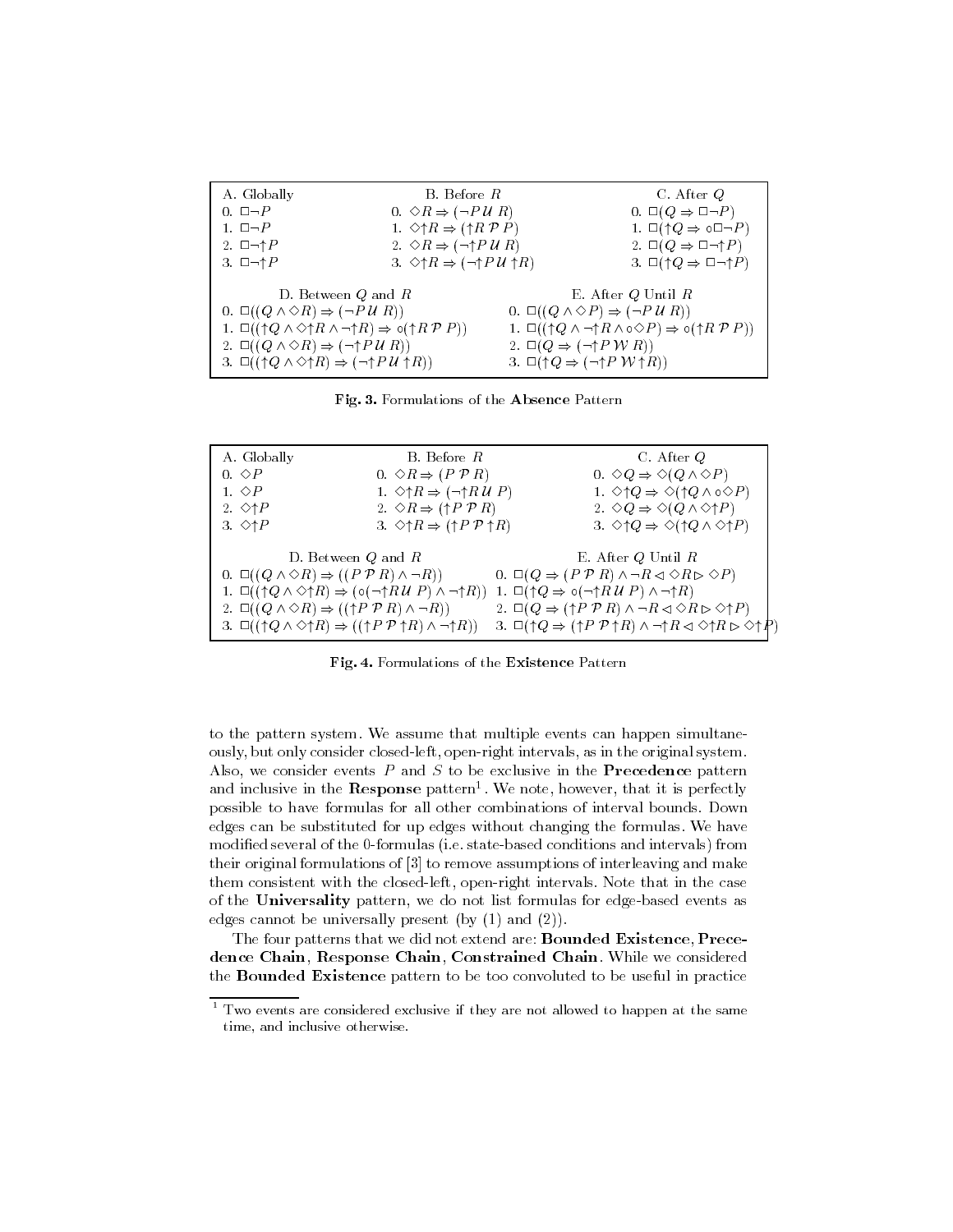| A. Globally                                                                                                                 | B. Before R                                                          |                                                                                                                       | C. After $Q$                                         |
|-----------------------------------------------------------------------------------------------------------------------------|----------------------------------------------------------------------|-----------------------------------------------------------------------------------------------------------------------|------------------------------------------------------|
| $0. \Box P$                                                                                                                 | 0. $\Diamond R \Rightarrow (P \cup R)$                               |                                                                                                                       | 0. $\square(Q \Rightarrow \square P)$                |
| $1. \Box P$                                                                                                                 | 1. $\Diamond \uparrow R \Rightarrow (\uparrow R \mathcal{P} \neg P)$ |                                                                                                                       | 1. $\square(\uparrow Q \Rightarrow \circ \square P)$ |
| D. Between $Q$ and $R$                                                                                                      |                                                                      | E. After $Q$ Until $R$                                                                                                |                                                      |
| 0. $\Box((Q \land \Diamond R) \Rightarrow (P \cup R))$                                                                      |                                                                      | 0. $\Box(Q \Rightarrow P \ W \ R)$                                                                                    |                                                      |
| 1. $\Box((\uparrow Q \wedge \Diamond \uparrow R \wedge \neg \uparrow R) \Rightarrow \circ (\uparrow R \mathcal{P} \neg P))$ |                                                                      | 1. $\Box(\uparrow Q \Rightarrow \circ (\uparrow R \mathcal{P} \neg P) \triangleleft \Diamond \uparrow R \rhd \Box P)$ |                                                      |

| A. Globally                                                                                                                                                                                                                                                                                                                                                                                                                                                                                                                                                                              | E. After $Q$ Until $R$                                                                                                                                         |  |  |  |
|------------------------------------------------------------------------------------------------------------------------------------------------------------------------------------------------------------------------------------------------------------------------------------------------------------------------------------------------------------------------------------------------------------------------------------------------------------------------------------------------------------------------------------------------------------------------------------------|----------------------------------------------------------------------------------------------------------------------------------------------------------------|--|--|--|
| $0. \Diamond P \Rightarrow S \mathcal{P} P$                                                                                                                                                                                                                                                                                                                                                                                                                                                                                                                                              | 0. $\Box(Q \Rightarrow (\Diamond P \Rightarrow \neg P \mathcal{U} ((S \land \neg P) \lor R)))$                                                                 |  |  |  |
| 1. $\Diamond P \Rightarrow S \mathcal{P} P$                                                                                                                                                                                                                                                                                                                                                                                                                                                                                                                                              | 1. $\Box(\uparrow Q \Rightarrow \circ (\Diamond P \Rightarrow ((\neg \uparrow R \vee P) \Rightarrow (S \not P \vee P))))$                                      |  |  |  |
| 2. $\Diamond \uparrow P \Rightarrow \uparrow S \mathcal{P} \uparrow P$                                                                                                                                                                                                                                                                                                                                                                                                                                                                                                                   | 2. $\Box(Q \Rightarrow (\Diamond P \Rightarrow \neg \uparrow P \mathcal{U} \mathcal{U} \mathcal{A} \land \neg \uparrow P \mathcal{V} \mathcal{U} \mathcal{U})$ |  |  |  |
| 3. $\Diamond \uparrow P \Rightarrow \uparrow S \mathcal{P} \uparrow P$                                                                                                                                                                                                                                                                                                                                                                                                                                                                                                                   | 3. $\Box(\uparrow Q \Rightarrow \circ (\Diamond P \Rightarrow ((\uparrow P \mathcal{P} \uparrow R) \Rightarrow (\uparrow S \mathcal{P} \uparrow P))))$         |  |  |  |
| B. Before R                                                                                                                                                                                                                                                                                                                                                                                                                                                                                                                                                                              | C. After $Q$                                                                                                                                                   |  |  |  |
| 0. $\Diamond R \Rightarrow (\neg P \mathcal{U}((S \land \neg P) \lor R))$                                                                                                                                                                                                                                                                                                                                                                                                                                                                                                                | 0. $\Diamond Q \Rightarrow \Diamond (Q \land (\Diamond P \Rightarrow (S \mathcal{P} P)))$                                                                      |  |  |  |
| 1. $\Diamond \uparrow R \Rightarrow ((\neg \uparrow R \vee P) \Rightarrow (S \mathcal{P} P))$                                                                                                                                                                                                                                                                                                                                                                                                                                                                                            | 1. $\Diamond \uparrow Q \Rightarrow \Diamond (\uparrow Q \land \circ (\Diamond P \Rightarrow (S \mathcal{P} P)))$                                              |  |  |  |
| 2. $\Diamond R \Rightarrow \neg \uparrow P \mathcal{U}$ (( $\uparrow S \land \neg \uparrow P$ ) $\vee R$ )                                                                                                                                                                                                                                                                                                                                                                                                                                                                               | 2. $\Diamond Q \Rightarrow \Diamond (Q \land (\Diamond \uparrow P \Rightarrow (\uparrow S \mathcal{P} \uparrow P)))$                                           |  |  |  |
| 3. $\Diamond \uparrow R \Rightarrow ((\uparrow P \mathcal{P} \uparrow R) \Rightarrow (\uparrow S \mathcal{P} \uparrow P))$                                                                                                                                                                                                                                                                                                                                                                                                                                                               | 3. $\Diamond \uparrow Q \Rightarrow \Diamond (\uparrow Q \land (\Diamond \uparrow P \Rightarrow (\uparrow S \mathcal{P} \uparrow P)))$                         |  |  |  |
| D. Between $Q$ and $R$<br>0. $\Box ((Q \land \Diamond R) \Rightarrow (\neg P \mathcal{U} ((S \land \neg P) \lor R)))$<br>1. $\Box((\uparrow Q \wedge \neg \uparrow R \circ \Diamond \uparrow R) \Rightarrow \circ ((\neg \uparrow R \vee P) \Rightarrow (S \mathcal{P} P)))$<br>2. $\Box((Q \land \Diamond R) \Rightarrow (\neg \uparrow P \mathcal{U}((\uparrow S \land \neg \uparrow P) \lor R)))$<br>3. $\Box((\uparrow Q \wedge \neg \uparrow R \circ \Diamond \uparrow R) \Rightarrow \circ ((\uparrow P \mathcal{P} \uparrow R) \Rightarrow (\uparrow S \mathcal{P} \uparrow P)))$ |                                                                                                                                                                |  |  |  |

Fig. 6. Formulations of the Precedence Pattern

and thus not worth the effort of extending, the other three patterns were not extended for reasons that will become apparent in the next Section.

## 3.2 Discussion

What is involved in adding events to a property? Consider specifying the absence pattern under the "Between  $Q$  and  $R$  scope" where  $Q$  and  $R$  are (up) edges. The original formula is

$$
\Box(Q \land \Diamond R \Rightarrow \neg P \mathcal{U} R)
$$

This formula does not include  $P$  when  $Q$  and  $R$  occur simultaneously. This behavior is desired since the founding interval is half open and thus becomes empty when the two ends coincide. If we want to transform the condition and the interval bounds into edges, we may be tempted to use the formula:

$$
\Box(\uparrow Q \land \Diamond \uparrow R \Rightarrow \neg P \mathcal{U} \uparrow R)
$$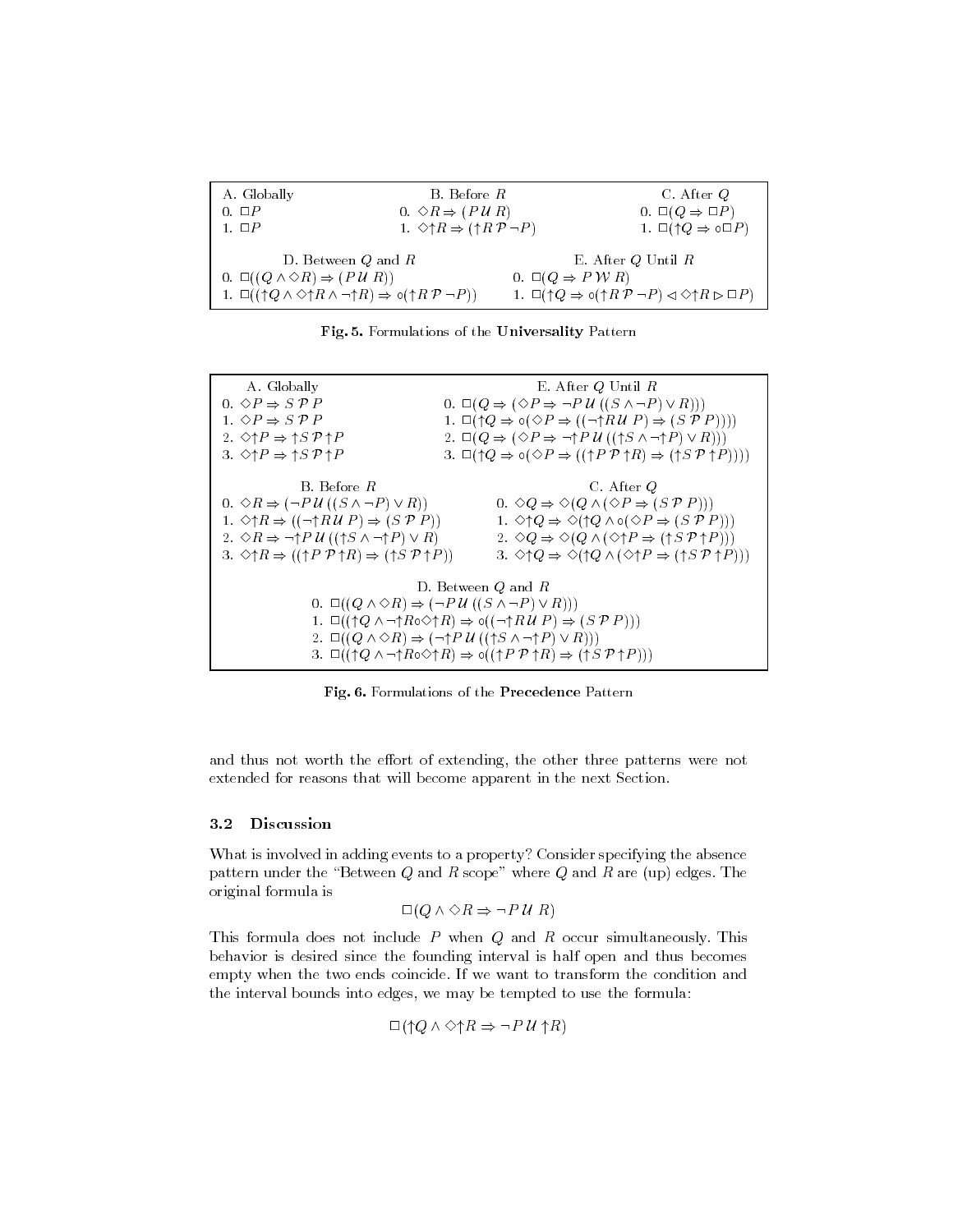

Fig. 7. Formulations of the Response Pattern

However, in order to effectively express properties containing edges, we need to



Fig. 8. Edge-detecting state

realize that an edge is detected just before it occurs, as illustrated in Figure 8 That is,  $\uparrow$  A becomes true in the state where A is false.

Thus, our formula has a problem: we start testing  $P$  before the edge in  $Q$ because this is when we detect  $\uparrow Q$ . We need to fix this by testing P after the edge in Q:

$$
\Box(\uparrow Q \wedge \Diamond \uparrow R \Rightarrow \circ (\neg P \mathcal{U} \uparrow R))
$$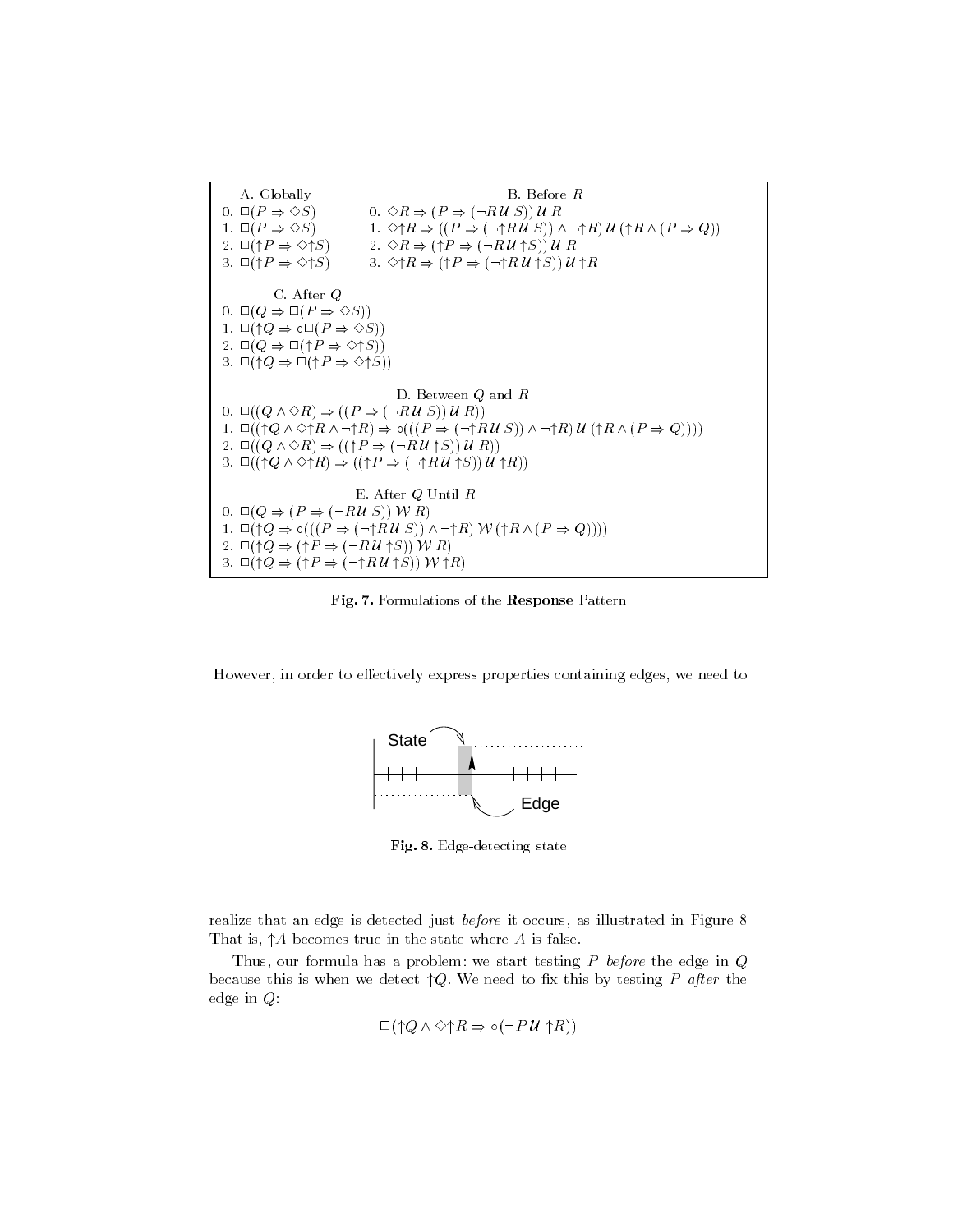We fixed the above problem but introduced another: the new formula does not work correctly when  $\uparrow Q$  and  $\uparrow P$  occur simultaneously. This happens because we make sure that  $\uparrow$ R occurs one state too early. We need to fix the antecedent by making sure that the interval is non-empty:

$$
\Box(\uparrow Q \wedge \neg \uparrow R \wedge \Diamond \uparrow R \Rightarrow \circ (\neg P \mathcal{U} \uparrow R))
$$

Unfortunately, the resulting formula is still incorrect: if P and  $\uparrow R$  occur simultaneously, then that occurrence of P will be ignored since  $\uparrow R$  is detected in the state before the edge. This is not the intended behavior as the state before the edge is considered part of the interval. We need to fix it one more time:

$$
\Box(\uparrow Q \wedge \neg \uparrow R \wedge \Diamond \uparrow R \Rightarrow \circ \neg (\neg \uparrow R U P))
$$

or better yet:

$$
\Box(\uparrow Q \wedge \neg \uparrow R \wedge \Diamond \uparrow R \Rightarrow \circ (\uparrow R \mathcal{P} P))
$$

Note that we can avoid many complications of the sort discussed above if we add the "previous" modality, Y An edge  $\uparrow a$  can then be defined as  $a \wedge \neg Ya$ . Using this new operator, we can detect edges just after they occur:  $a \wedge \neg Ya$  (see Figure 8). Although having the "previous" operator can potentially simplify a number of properties, it is currently not supported by SPIN.

#### $\overline{\mathbf{4}}$ Closure Under Stuttering

The extension of the pattern system presented in Section 3, is an important development, and we hope that the resulting patterns provide real value to the end user. Still, can practitioners use our extensions directly, without worrying about any unexpected behavior?

The patterns that we have created in the previous section contain the "next" operator. Thus, they may not be closed under stuttering. Intuitively, a formula is closed under stuttering when its interpretation is not modied by transitions that leave the system in the same state. For example, a formula  $\Box a$  is closed under stuttering because no matter how much we repeat states, we cannot change the value of  $a$ . On the other hand, the formula  $\circ a$  is not closed under stuttering. We can see that by considering a state sequence in which  $a$  is true in the first state and false in the second. Then  $\circ a$  is false if we evaluate it on this sequence, and true if we repeat the first state.

Closure under stuttering is an essential property of temporal formulas to ensure basic separation between abstraction levels and to enable powerful partialorder reduction algorithms utilized in mechanized checking, e.g. [8]. This property can be easily guaranteed for a subset of LTL that does not include the " $next"$  operator [10]; however, events cannot be expressed in this subset. Determining whether an LTL formula is closed under stuttering is hard: the problem has been shown to be PSPACE-complete [17]. A computationally feasible algorithm which can identify a subclass of closed under stuttering formulas has been proposed in [7] but have not yet been implemented; without an implementation,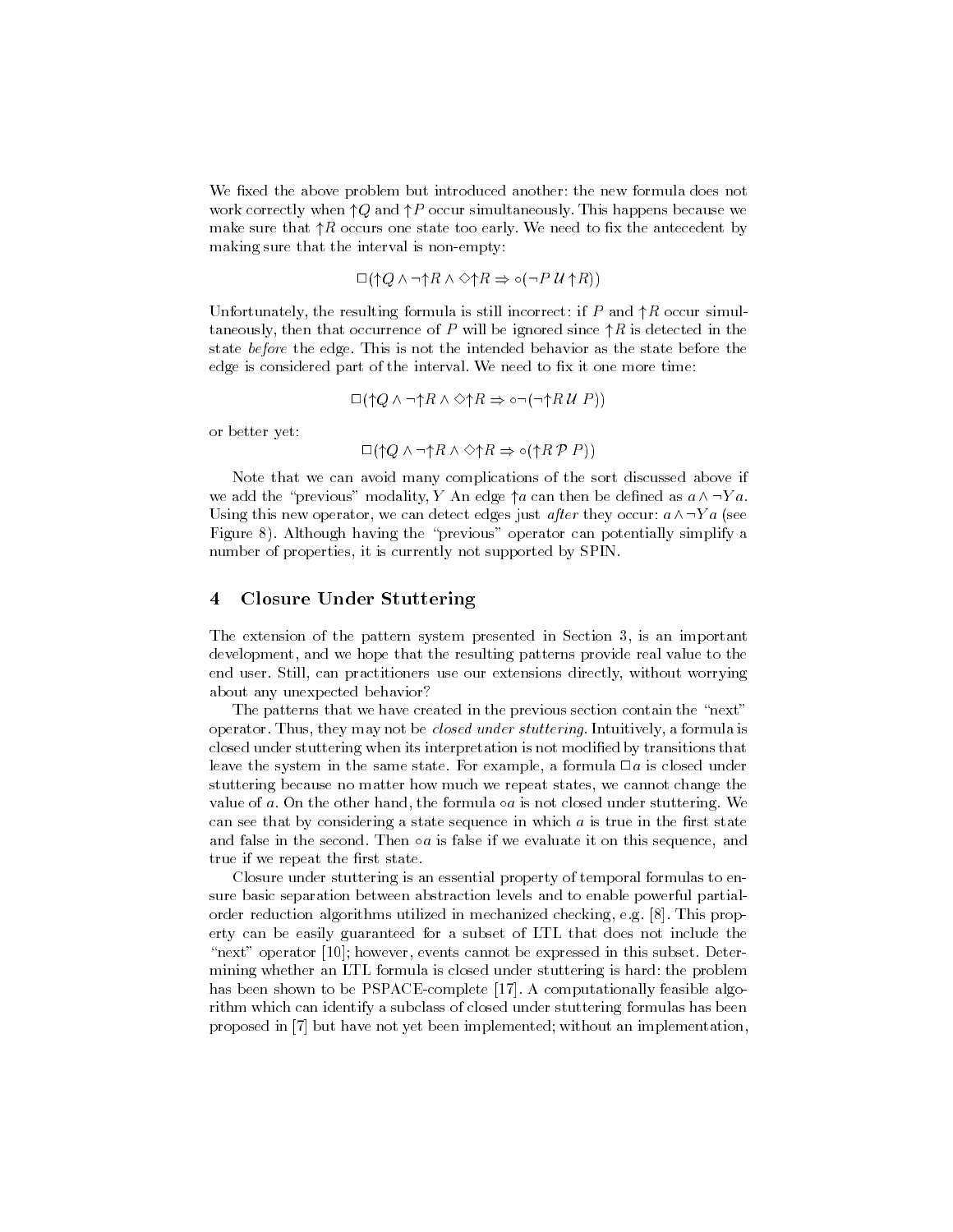one can not say how often the subclass of formulas identied by the algorithm is encountered in practice. Several temporal logics that try to solve the problem have been proposed. Such logics, e.g. TLA [10] and MTL [14], restrict the language so that all formulas expressed in it are, by definition, closed under stuttering. However, it is not clear if these languages are expressive enough for practical use.

In this section we briefly present a set of theorems that allow syntactic reasoning about closure under stuttering in LTL formulas and show how to apply them to our extensions of the pattern system. For a more complete treatment of closure under stuttering, please refer to [18, 19].

### 4.1 Formal Definition

The notation below is adopted from [6]. A sequence (or string) is a succession of elements joined by semicolons. For example, we write the sequence comprised of the first five natural numbers, in order, as  $0; 1; 2; 3; 4$  or, more compactly, as  $0; \dots 5$ (note the left-closed, right-open interval). We can obtain an item of the sequence by subscripting:  $(0; 2; 4; 5)_2 = 4$ . When the subscript is a sequence, we obtain a subsequence:  $(0; 3; 1; 5; 8; 2)_{1;2;3} = (0; 3; 1; 5; 8; 2)_{1;3} = 3; 1; 5$ . A state is modeled by a function that maps variables to their values, so the value of variable a in state  $s_0$  is  $s_0(a)$ . We denote the set of all infinite sequences of states as stseq, and the set of natural numbers as N.

We say that an LTL formula  $F$  is closed under stuttering when its interpretation remains the same under state sequences that differ only by repeated states. We denote an interpretation of formula F in state sequence s as  $s||F||$ , and a closed under stuttering formula as  $\ll F \gg \ll F \gg$  is formally defined as follows:

Definition 1.  $\ll F \gg \; = \forall s \in \mathit{stseq} \cdot \forall i \in \mathbb{N} \cdot s[F] = (s_{0...i}; s_i; s_{i...},\infty)[F]$ 

In other words, given any state sequence s, we can repeat any of its states without changing the interpretation of F. Note that  $s_{0;1}$ ,  $s_i$ ,  $s_{i;1}$  is a sequence of states that differs from s only by repeating a state  $s_i$ .

### 4.2 Properties

Here we present several theorems that allow syntactic reasoning about closure under stuttering. First, we note that  $\downarrow$  and  $\uparrow$  can be used interchangeably when analyzing properties of the form

$$
\ll A \gg \Rightarrow f(\uparrow A)
$$

Thus, in what follows we will only discuss the  $\uparrow$ -edge.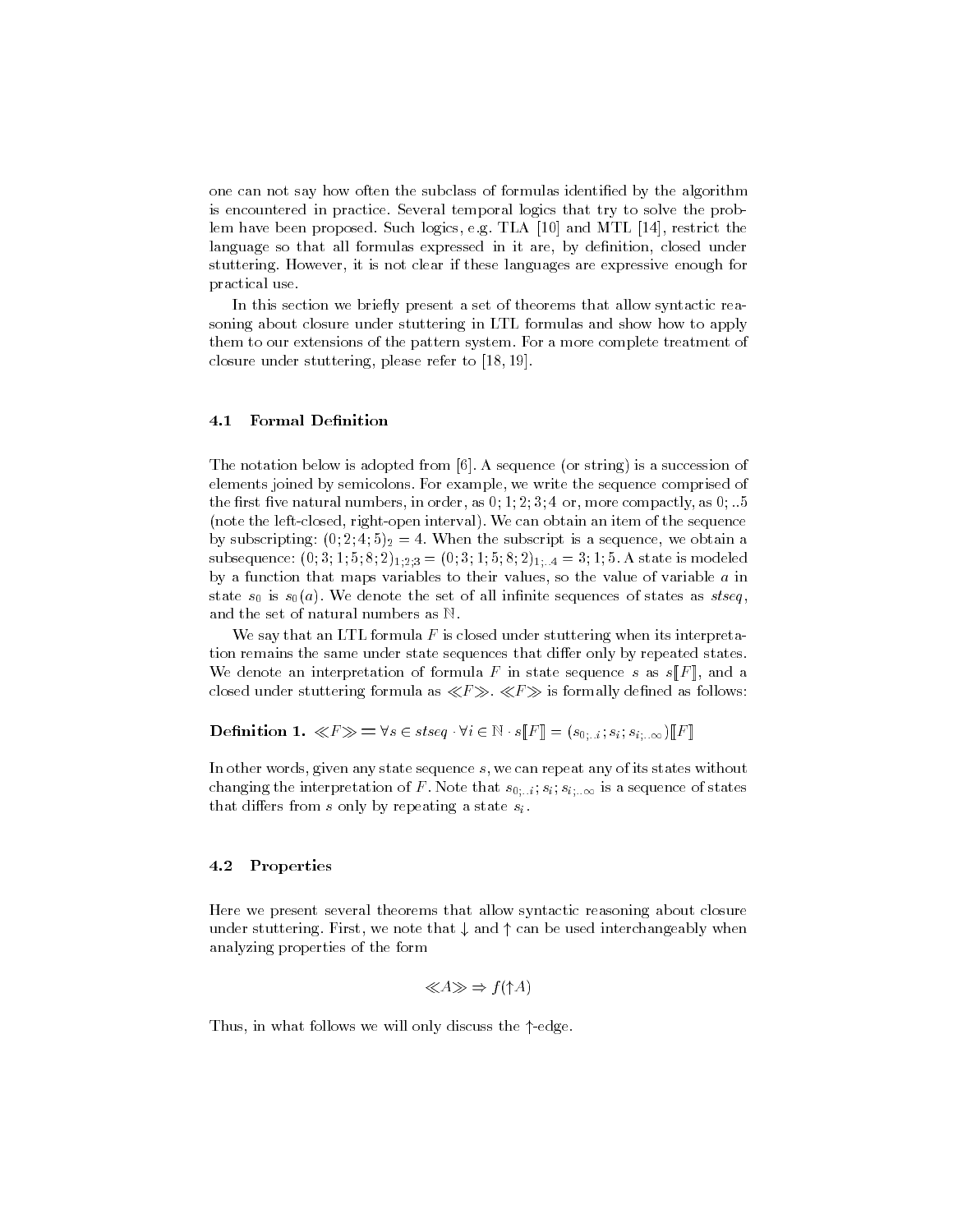We start with a few generic properties of closure under stuttering:

$$
(\text{const}(a) \lor \text{var}(a)) \Rightarrow \ll a \gg \tag{4}
$$

$$
\langle \langle A \rangle \rangle = \langle \langle \neg A \rangle \rangle \tag{5}
$$

$$
(\ll A \gg \land \ll B \gg) \Rightarrow \ll A \land B \gg \tag{6}
$$

$$
(\ll A \gg \land \ll B \gg) \Rightarrow \ll A \lor B \gg \tag{7}
$$

$$
(\ll A \gg \land \ll B \gg) \Rightarrow \ll A \Rightarrow B \gg \tag{8}
$$

$$
\langle A \rangle \Rightarrow \langle \Box A \rangle \tag{9}
$$

$$
\langle\!\langle A \rangle\!\rangle \Rightarrow \langle\!\langle \diamond A \rangle\!\rangle \tag{10}
$$

$$
(\ll A \gg \land \ll B \gg) \Rightarrow \ll A \, U \, B \gg \tag{11}
$$

For example, (4)-(8) indicate that all propositional formulas are closed under stuttering. The above properties do not include reasoning about formulas that contain the "next" operator. For those, we need the following theorem, proven in [18]:

# Theorem 1 (cus-main-thm).

$$
(\ll A \gg \land \ll B \gg \land \ll C \gg \land \ll D \gg \land \ll E \gg \land \ll F \gg)
$$
  
\n
$$
\Rightarrow \ll (\neg \uparrow A \lor \circ B \lor C) \lor (\uparrow D \land \circ E \land F) \gg
$$

This theorem establishes an important relationship between the "next" operator, edges, and closure under stuttering. It gives rise to a number of corollaries that we found to be useful in practice.

# Property 1

$$
(\ll\!A\!\gg\,\wedge\,\ll\!B\!\gg\,\wedge\,\ll\!C\!\gg)\Rightarrow\ll\Diamond(\uparrow\!A\wedge\circ B\wedge C)\!\gg
$$

If we take  $B = \top$  or  $C = \top$  respectively, we obtain two simplified versions:

$$
(\ll A \gg \land \ll B \gg) \Rightarrow \ll \Diamond (\uparrow A \land B) \gg
$$

and

$$
(\ll A \gg \land \ll B \gg) \Rightarrow \ll \Diamond (\uparrow A \land \circ B) \gg
$$

These formulas represent an *existence* property: an event  $\uparrow$ A must happen and then B, evaluated before or after the event, should hold.

# Property 2

$$
(\ll A \gg \land \ll B \gg \land \ll C \gg) \Rightarrow \ll \Box(\uparrow A \Rightarrow \circ B \lor C) \gg
$$

is similar to Property 1. Its two simplied versions are

$$
(\ll A \gg \land \ll B \gg) \Rightarrow \ll \Box (\uparrow A \Rightarrow B) \gg
$$

and

$$
(\ll\!A\!\gg\wedge\ll\!B\!\gg)\Rightarrow\ll\!\Box(\uparrow\!A\Rightarrow\circ B)\!\gg
$$

They express a *universality* property: whenever an event  $\uparrow A$  happens, B, evaluated right before or right after the event, will hold.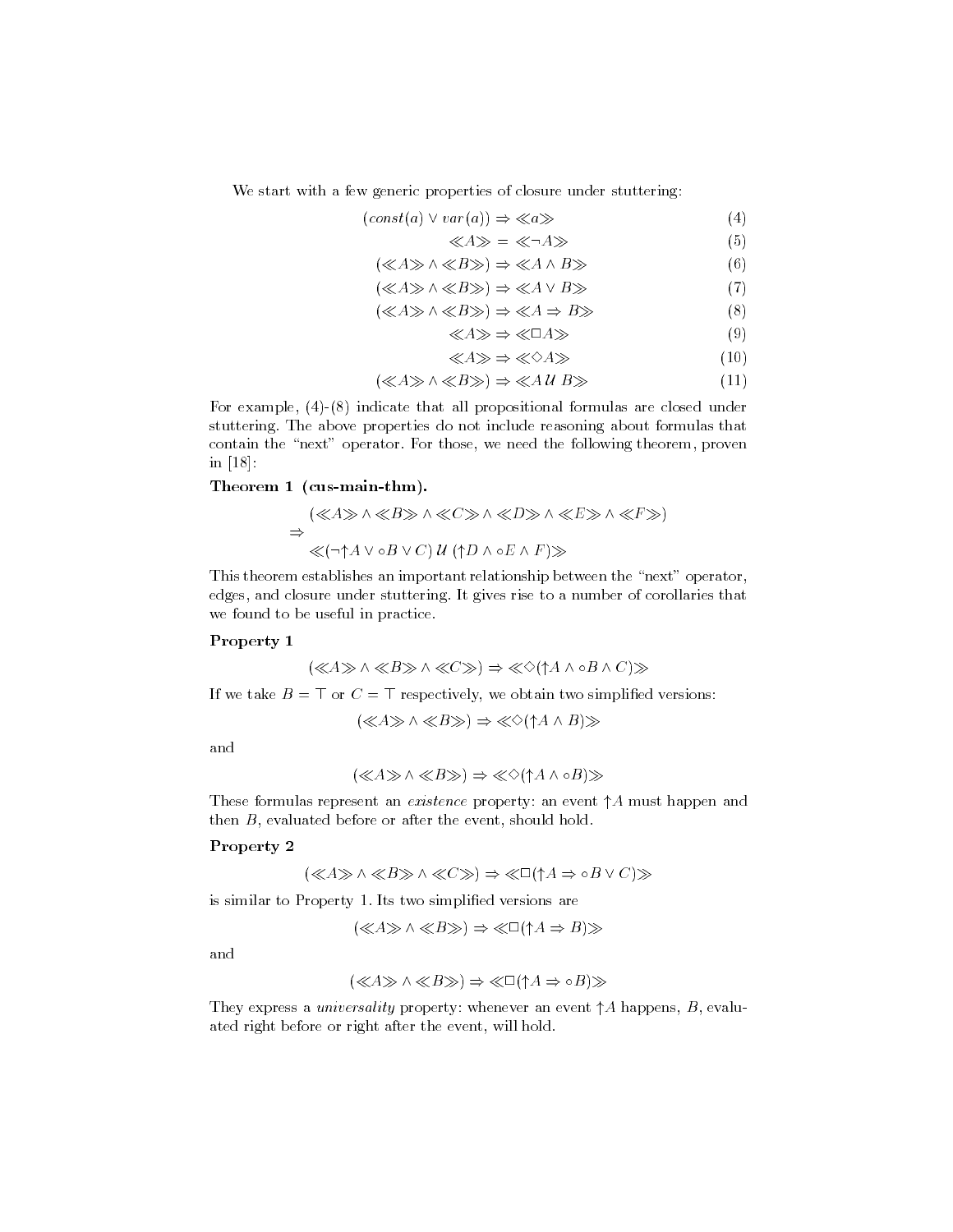### 4.3 Closure Under Stuttering and the Pattern System

All properties of Figures 3-7 have been shown to be closed under stuttering. This was done using general rules of logic and properties identified above. For example, consider checking a property

$$
\Box(\uparrow Q \wedge \neg \uparrow R \wedge \Diamond \uparrow R \Rightarrow \circ \neg (\neg \uparrow R \vee P))
$$

for closure under stuttering. The proof goes as follows:

 $\ll$   $\Box$  (†Q  $\land \neg \uparrow R \land \circ \Diamond \uparrow R \Rightarrow \circ \neg (\neg \uparrow R \cup P)$ ) $\gg$ by rules of logic and LTL  $= \langle \langle \square (\uparrow Q \wedge \neg \uparrow R \Rightarrow \circ (\neg (\neg \uparrow R U P) \vee \neg \Diamond \uparrow R)) \rangle$ by definition of  $\uparrow$  and rules of logic  $= \langle \langle \Box (\dag Q \wedge (R \vee \circ \neg R) \Rightarrow \circ (\neg (\neg \dag R \vee P) \vee \neg \Diamond \dag R) \rangle \rangle$ again, by rules of logic and LTL  $\ll\Box((\uparrow Q\wedge R\Rightarrow \circ (\neg(\neg \uparrow R\vee P)\vee \neg \Diamond \uparrow R)))\wedge$  $\Box(\uparrow Q \Rightarrow \circ (\neg (\neg \uparrow R \vee P) \vee \neg \Diamond \uparrow R \vee R)) \gg$ distribute  $\ll \gg$  over the main conjunction  $\Leftarrow \ll \Box((\uparrow Q \land R \Rightarrow \circ (\neg (\neg \uparrow R \lor P) \lor \neg \Diamond \uparrow R))) \gg \land$  $\ll \Box (\uparrow Q \Rightarrow \circ (\neg (\neg \uparrow R \vee P) \vee \neg \Diamond \uparrow R \vee R)) \gg$ we can use now Property 2 on both conjuncts  $\Leftrightarrow \langle Q \rangle \rangle \wedge \langle R \rangle \rangle \wedge \langle \langle \neg (\neg \uparrow R U P) \vee \neg \Diamond \uparrow R \rangle \rangle \wedge$  $\langle \langle Q \rangle \rangle \wedge \langle \langle \neg \cap R \, U \rangle P$   $\vee \neg \Diamond \cap R \vee R \rangle$ by rules of logic, (5) and (6)  $\Leftarrow\ \ \ll Q\!\gg\wedge\ \ll\! R\!\gg\wedge\ \ll\!\lnot\uparrow\! R\,\mathcal{U}\,\,P\!\gg\wedge\ \ll\!\lozenge\!\uparrow\! R\!\gg\wedge$  $\langle \ll Q \gg \land \ll \neg \!\uparrow\! R\,\mathcal{U} \; P\!\gg \land \ll\varnothing \!\uparrow\! R\!\gg \land \ll\! R\!\gg$ by Theorem 1 and Property 1 we get  $\Leftarrow \ll\!\!Q\!\gg\! \wedge \ll\!\!R\!\! \gg \wedge \ll\!\!R\!\gg\! \wedge \ll\!\!P\!\gg\! \wedge \ll\!\!R\!\gg$ 

We have thus proved that

$$
(\ll P \gg \land \ll Q \gg \land \ll R \gg) \Rightarrow \ll \Box(\uparrow Q \land \neg \uparrow R \land \Diamond \uparrow R \Rightarrow \circ \neg (\neg \uparrow R \lor P)) \gg
$$

Although the property is fairly complicated, the proof is not long, is completely syntactic, and each step in the proof is easy. Such a proof can potentially be performed by a theorem-prover with minimal help from the user.

As we noted earlier, we did not extend all patterns to include events. The reason is that Precedence Chain, Response Chain and Constrained Chain were not closed under stuttering even in their state-based formulations. Consider, for example, the Response Chain pattern under the Global scope, formalized as

 $\Box ((S \land \circ \Diamond T) \Rightarrow \circ \Diamond (T \land \Diamond P))$ 

When we evaluate this formula on the state sequence s: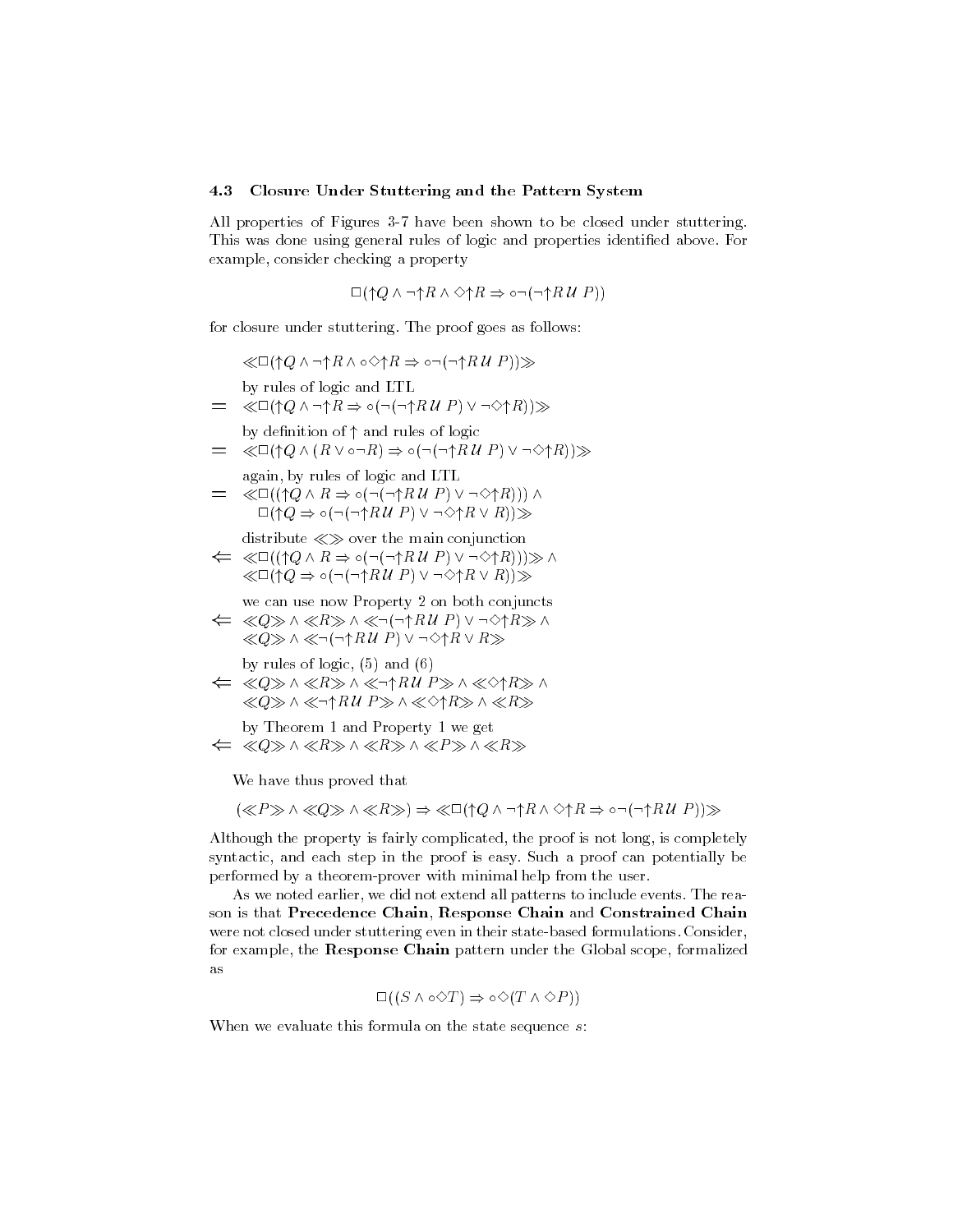$s_0$   $s_1$   $s_2$   $\cdots$  $S$  T  $\perp$   $\perp$   $\cdots$  $T T \perp \perp \cdots$  $P \perp \perp \perp \cdots$ 

we get  $\top$  because the antecedent is always  $\bot$ . However, if we stutter the first state  $s_0$ , we get the sequence  $s_0$ ; s:

 $s_0$   $s_0$   $s_1$   $s_2$   $\cdots$  $S$  T T  $\perp$   $\perp$   $\cdots$  $T$  T T  $\perp$   $\perp$   $\cdots$  $P \perp \perp \perp \perp \cdots$ 

The interpretation of the formula on this sequence is now  $\perp$  because the antecedent is  $\top$  and the consequent is  $\bot$  (since  $\Diamond P$  is always  $\bot$ ). As stuttering causes a change in the interpretation of the formula, we can conclude that the formula is not closed under stuttering.

#### $\overline{5}$ **Conclusion**

In this paper we developed a concept of edges and used it to extend the patternbased system of Dwyer et. al. to reasoning about events. We have also presented a set of theorems that enable the syntax-based analysis of a large class of formulas for closure under stuttering. This class includes all LTL formulas of the patterns that appeared in this paper. Since research shows that patterns account for 90% of the temporal properties that have been specied so far [4], we believe that our approach is highly applicable to practical problems.

The goal of the pattern-based approach is to enable practitioners to easily codify complex properties into temporal logic. The extensions presented in this paper allow them to express events easily and effectively, without worrying about closure under stuttering. We hope that this work has moved us, as a community, one step closer to making automatic verication more widely usable.

# References

- 1. A. Bernstein and P. K. Harter. Proving real time properties of programs with temporal logic. In Proceedings of the Eight Symposium on Operating Systems Prin $ciples, pages 1–11. ACM, 1981.$
- 2. E.M. Clarke, E.A. Emerson, and A.P. Sistla. "Automatic Verification of Finite-State Concurrent Systems Using Temporal Logic Specifications". ACM Transactions on Programming Languages and Systems,  $8(2):244-263$ , April 1986.
- 3. Matthew B. Dwyer, George S. Avrunin, and James C. Corbett. "Property Specification Patterns for Finite-state Verification". In Proceedings of 2nd Workshop on Formal Methods in Software Practice, March 1998.
- 4. Matthew B. Dwyer, George S. Avrunin, and James C. Corbett. \Patterns in Property Specifications for Finite-State Verification". In Proceedings of 21st International Conference on Software Engineering, May 1999.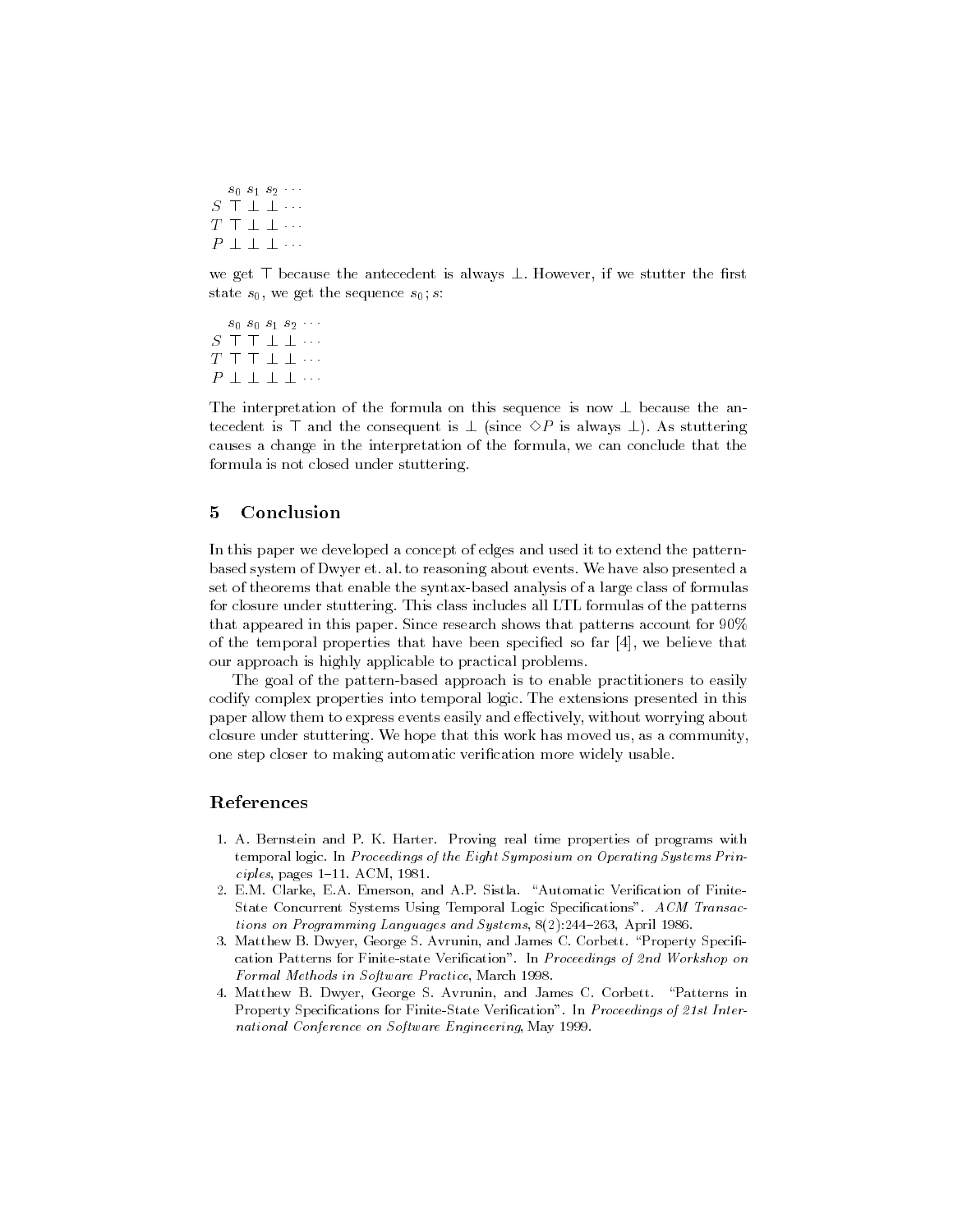- 5. B. T. Hailpern and S. S. Owicki. Modular verication of computer communication protocols. IEEE Transactions on Communication,  $1(COM-31)$ :56-68, 1983.
- 6. Eric C. R. Hehner. A Practical Theory of Programming. Texts and Monographs in Computer Science. Springer-Verlag, New York, 1993.
- 7. G. J. Holzmann and O. Kupferman. "Not Checking for Closure under Stuttering". In Proceedings of SPIN'96, 1996.
- 8. G.J. Holzmann. "The Model Checker SPIN". IEEE Transactions on Software Engineering,  $23(5):279{-}295$ , May 1997.
- 9. Leslie Lamport. Specifying concurrent program modules. ACM Transactions of Programming Languages and Systems,  $5:190-222$ , 1983.
- 10. Leslie Lamport. "The Temporal Logic of Actions". ACM Transactions on Programming Languages and Systems, 16:872-923, May 1994.
- 11. Z. Manna and A. Pnueli. "Tools and Rules for the Practicing Verifier". Technical Report STAN-CS-90-1321, Department of Computer Science, Stanford University, 1990. Appeared in Carnegie Mellon Computer Science: A 25 year Commemorative.
- 12. Z. Manna and A. Pnueli. The Temporal Logic of Reactive and Concurrent Systems. Springer-Verlag, 1992.
- 13. K.L. McMillan. Symbolic Model Checking. Kluwer Academic, 1993.
- 14. Abdelillah Mokkedem and Dominique Mery. A stuttering closed temporal logic for modular reasoning about concurrent programs. In Temporal Logic: First International Conference, ICTL '94, number 827 in Lecture Notes in Articial Intelligence, Berlin, July 1994. Springer-Verlag.
- 15. Kurt M. Olender and Leon J. Osterweil. \Cecil: A Sequencing Constraint Language for Automatic Static Analysis Generation". IEEE Transactions on Software  $Engineering, 16(3):268-280, March 1990.$
- 16. J. S. Ostroff. Temporal Logic of Real-Time Systems. Advanced Software Development Series. Research Studies Press (John Wiley & Sons), 1990.
- 17. Doron Peled, Thomas Wilke, and Pierre Wolper. "An Algorithmic Approach for Checking Closure Properties of  $\omega$ -Regular Languages". In *Proceedings of CONCUR* '96: 7th International Conference on Concurrency Theory, August 1996.
- 18. Dimitrie O. Paun. Closure under stuttering in temporal formulas. Master's thesis, Department of Computer Science, University of Toronto, Toronto, Ontario M5S 3G4, CANADA, 1999. April.
- 19. Dimitrie O. Păun and Marsha Chechik. "Events in Linear-Time Properties". In Proceedings of 4th International Conference on Requirements Engineering, June 1999
- 20. Dimitrie O. Păun, Marsha Chechik, and Bernd Biechelle. "Production Cell Revisited". In Proceedings of SPIN'98, November 1998.